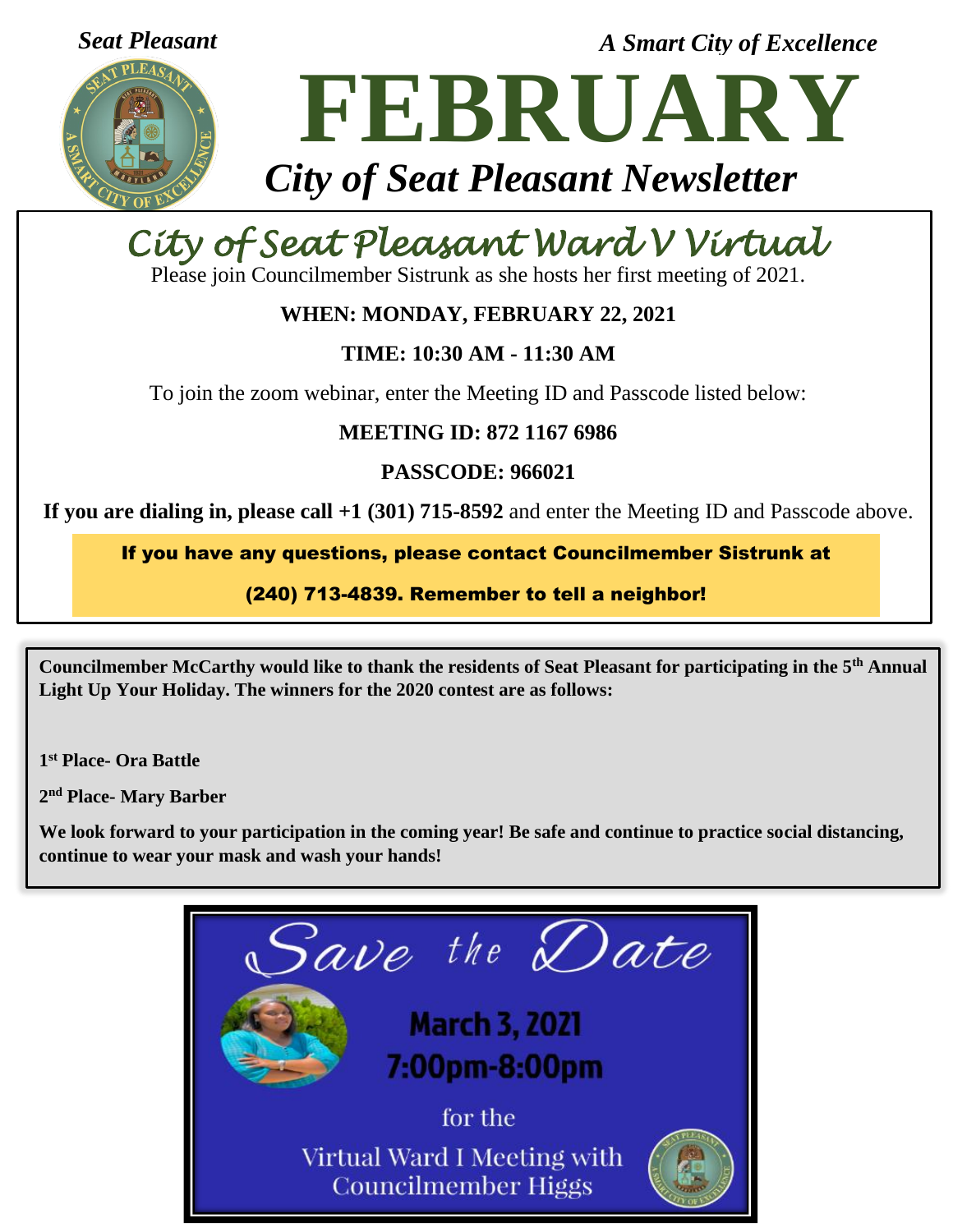# **City Council Monthly Meeting & Legislation Action Office of the City Clerk**

January 2021

#### **Monday, January 4, 2021, Regular Work Session**

The City Council did not introduce any Legislation at this meeting.

#### **Monday, January 11, 2021, Public Session**

The City Council did not introduce any Legislation at this meeting.

The Meeting Minutes for the month of December were **Approved 7-0-0**

The City Council meetings for the month of February will be as follows:

Regular Work Session, Monday, February 1, 2021 at 6:00p.m. Public Session Monday, February 8, 2021 at 7:00p.m.

All meetings are open to the public with comments being taken in the Public Session. During the COVID-19 the City Council meetings will be held via Zoom with citizens being provided access to join the meeting from the city's website. All citizens are required to register for the Zoom meetings.

Copies of legislation and approved meeting minutes can be found on the City's website www.seatpleasantmd.gov or by contacting the City Clerk Dashaun N. Lanham, CMC directly on 301-336-2600.

### **CITY OF SEAT PLEASANT BOARDS AND COMMISSION**

The City of Seat Pleasant City Council is seeking energetic residents that have a desire to serve their community on the following Boards and Commission. The interested parties shall contact the City Clerk and **complete the application by Friday, February 26, 2021**

#### **Ethics Commission and Personnel Appeals Board**

The City of Seat Pleasant Ethics Commission and Personnel Appeals Board consists of five members each who will be appointed by the Seat Pleasant City Council.

Please contact the **office of the City Clerk** by e-mail at [dlanham@seatpleasantmd.gov](mailto:dlanham@seatpleasantmd.gov) to obtain an application.

*-2-*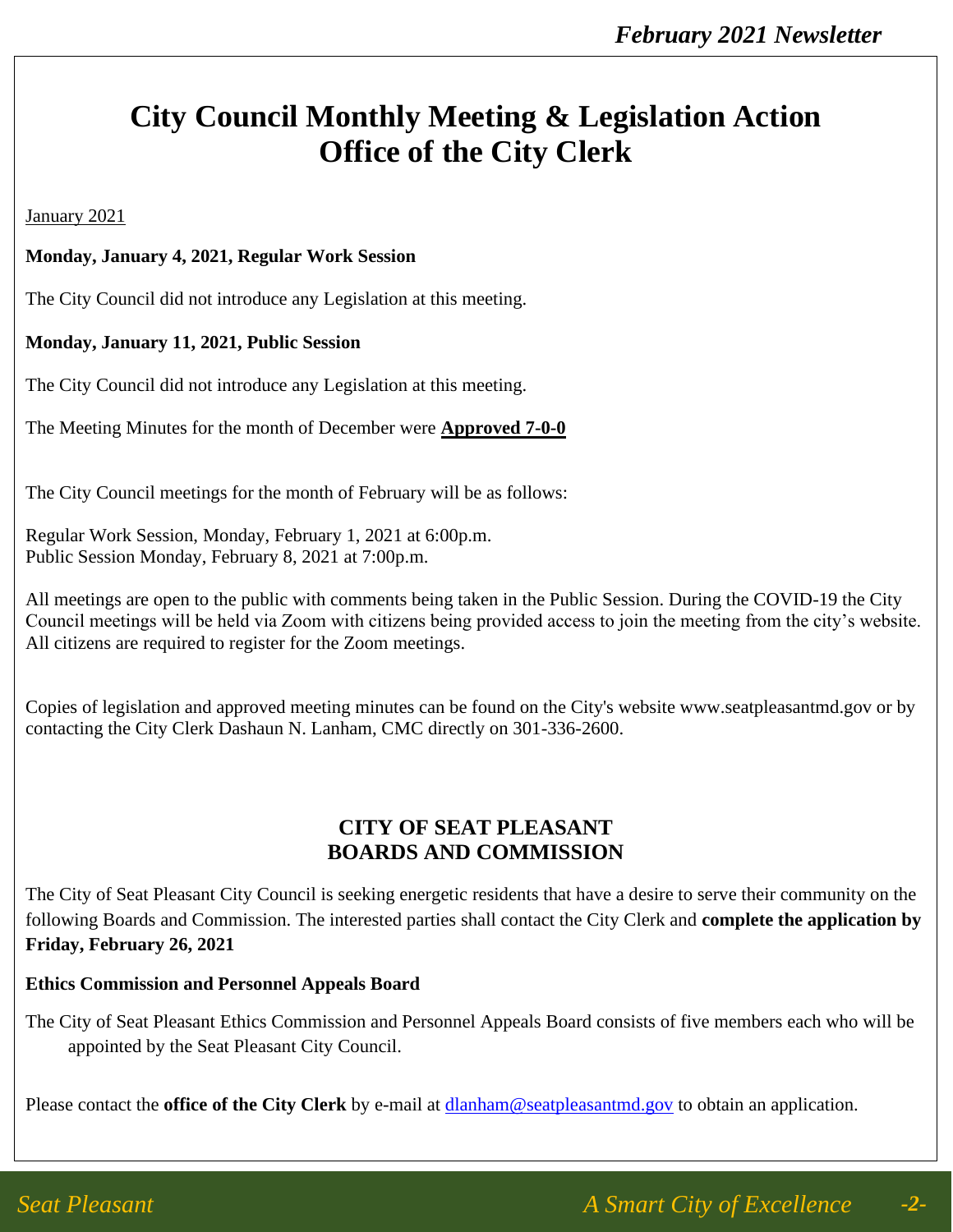# *LOCAL RESOURCES*



### *Seat Pleasant A Smart City of Excellence -3-*